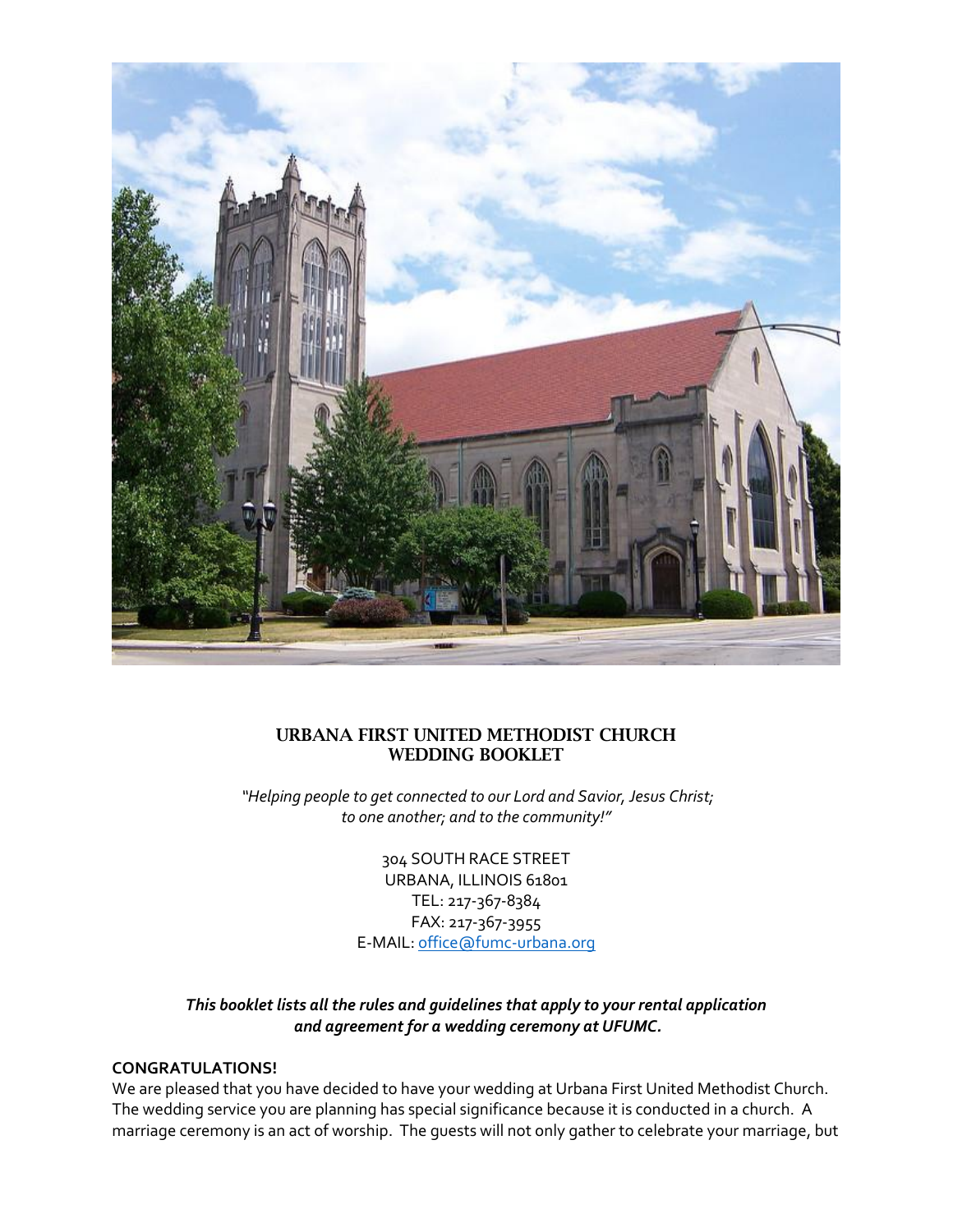give thanks for God's blessings. The ceremony is a sacred service of worship and is to be conducted with integrity, sanctity, and dignity.

The purpose of this pamphlet is to offer guidelines to couples planning their wedding. The guidelines should be followed and are an important part of First United Methodist Church's ministry to families. Questions about these guidelines may be referred to the Senior Pastor of Urbana First United Methodist Church.

#### **AN IMPORTANT MESSAGE FROM THE SENIOR PASTOR**

Marriage is one of the most important steps that two people can take. It is a sacred event signifying a covenant made between the bride and groom and God. We ask couples to take seriously the spiritual significance of being married in the church. It is a sacred occasion symbolizing the beauty, majesty and power of God. We pray that as you enter this covenant, you will keep God at the center of everything you do and continue your commitment to Christ and His Church by faithful and active service after you are married. Getting married in the church is not a fad. It signifies your willingness to live a Christian life and to be in covenant with the faith community.

Joyfully,

**Bob**

Reverend Robert K. Freeman Senior Pastor

#### **PASTORAL INTERVIEWS AND CONCERNS**

To avoid scheduling conflicts, couples should meet with the officiating pastor before any public announcement of the wedding.

The officiating pastor will counsel the couple regarding their readiness for marriage, the meaning of Christian marriage, and their plans and expectations concerning the ceremony itself. The number of sessions varies according to need.

The Senior Pastor or an Associate Pastor of Urbana First United Methodist Church conduct all weddings. A request for the Senior Pastor to participate in the services should be directed to the Administrative Assistant to the Senior Pastor of Urbana First United Methodist Church. The Administrative Assistant to the Senior Pastor will then communicate the availability of the Senior Pastor.

A request for a guest minister to participate in the services should be directed to the Senior Pastor via the Administrative Assistant to the Senior Pastor. The Senior Pastor will then extend an invitation to the visiting clergy, via the Administrative Assistant, to do the service. The Senior Pastor will make all final decisions regarding the nature of the wedding ceremony.

#### **WEDDING STARTING TIME**

It is important that weddings start on time. For example, if the wedding is scheduled at 4:00 PM, the wedding processional is expected to begin promptly at 4:00 PM. Late starting times for weddings intrude on the schedules of clergy and other professionals involved in the service. Late fees will be incurred for weddings that have a late start. A fifty-dollar (\$50) charge will be assessed for each half hour (½) beyond the starting time of the wedding.

#### **WHO CAN BE MARRIED AT URBANA FIRST UNITED METHODIST CHURCH**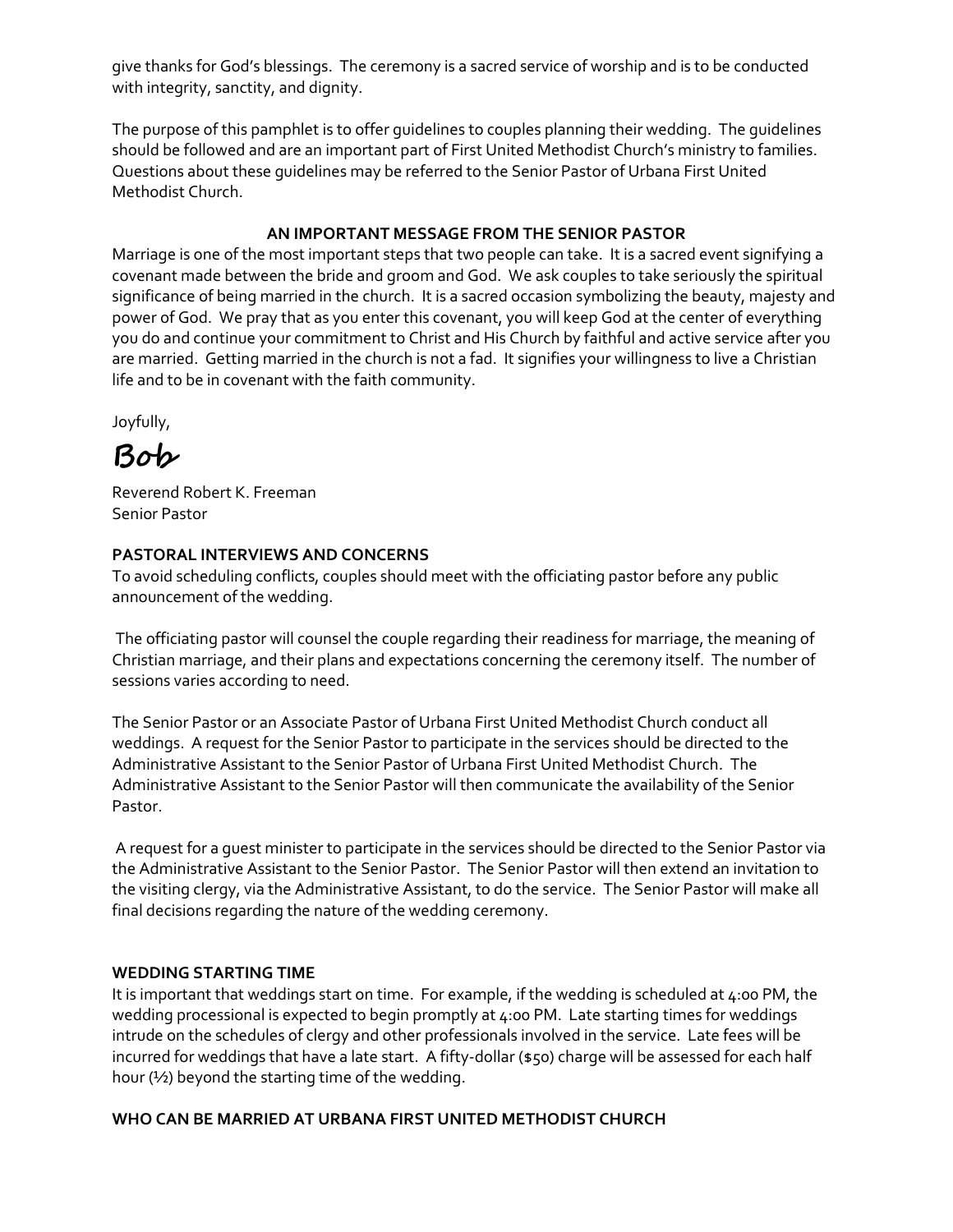Typically, only the members or constituents of Urbana First United Methodist Church or their families are eligible to be married at the church. However, non-members can also be married at Urbana First United Methodist Church.

#### **FACILITIES**

Weddings are held ONLY in three areas of the church: Sanctuary, Atherton Parlor/ Chapel and the Courtyard. No other rooms are to be used for weddings.

**Sanctuary -** The Sanctuary has a seating capacity of approximately 550. The Sanctuary includes a digital Organ, and a Concert Grand Piano. The Right and Left Isles are 70 feet long, five (5) windows on the left,

five (5) windows on the Right, and one (1) upper windows in the balcony and a total of 60 pews. For weddings held in the Sanctuary, this Wedding Packet includes the Library as a dressing room for the bride and her attendants as well as a Class room for the groom, groomsmen and ushers.

The parlor is ONLY available to a guest minister who participates in the wedding ceremony. The parlor is NOT used for any other purposes. Urbana First United Methodist Church reserves the right to change the location of the dressing rooms for the bride and her attendants as well as the room available for the groom, groomsmen and ushers, if warranted.

**Small Allerton Chapel-** The Small Chapel has a seating capacity of approximately 50 and is used for small, informal weddings and includes only an upright Piano and a microphone. For weddings held in the Small Chapel, no other services are included in this Wedding Packet.

**Courtyard-** The Courtyard holds approximately 100 people. Guest usually stand during the ceremony. Contingent plans should be made in case of bad weather. For weddings held in the Courtyard, no other services are included in this Wedding Packet.

**Fellowship Hall** is available for receptions. The seating capacity for Fellowship Hall is approximately 200. UFUMC does provide for food and/or beverage services by professional caterers offered by UFUMC and welcomes the opportunity to serve our members and the community. We pride ourselves in being able to meet the needs of any catering event. The Applicant (Renter) is allowed to bring in outside food for their event.

However, the renter is not allowed to use the UFUMC commercial kitchen. Individuals using the UFUMC commercial kitchen for any purpose such as storing, serving, and/or preparing food will be assessed a rental fee of \$200. The \$200 rental fee allows the Applicant to use the small refrigerator, counters, and ovens only.

All Food Catering Services are subject to the Facility Use Guidelines defined in the Facility Rental Contract/Application. Urbana First United Methodist Church prohibits the use or consumption of any type of alcoholic beverages on the church premises.

#### **PHOTOGRAPHS**

Photographers generally take pictures of the wedding party before and after the ceremony. Picture taking is forbidden while the vows are in progress. Videos are permitted during the entire service. Photographers, should not under any circumstances, impede the movement or flow of the wedding service once it has begun. It is the responsibility of the ushers to inform guests to refrain from taking pictures during the ceremony. The minister may stop the ceremony if these guidelines are not followed.

#### **FLOWERS AND DECORATIONS**

Floral decorations, bows, and a center aisle runner (70ft) are acceptable, if desired. The use of nails, tacks, or clamps on church furnishings are not permitted. The use of candles of any type must be approved by the UFUMC Wedding Coordinator. Unity candles and/or stand can be requested from the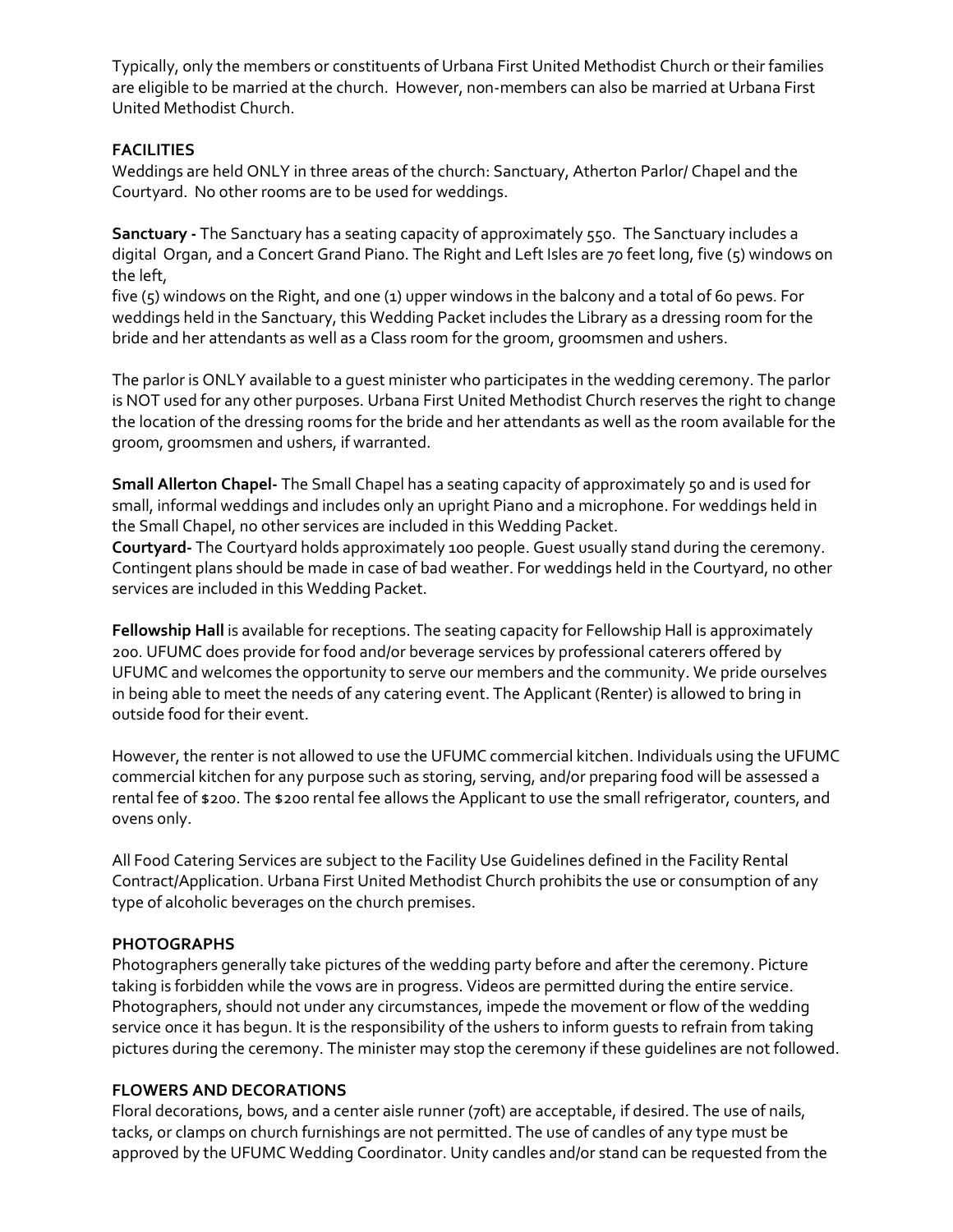church at a small cost. Masking tape may be used however, pew clips are preferred. No other tape is permitted. All masking tape, candles, flowers, decorations, etc. must be removed immediately following the ceremony. Weddings are conducted on Fridays or Saturdays, and rehearsals are held on the day before the wedding. There are no weddings or rehearsals scheduled on the same day. The rehearsal should begin promptly and last no more than two (2) hours. There is only one rehearsal per wedding. The UFUMC Wedding Coordinator must review the steps and the movement of the processional in advance of the rehearsal. The order of processional is bridesmaids, maid of honor, ring bearer, flower girl(s), bride and escort.

#### **MARRIAGE LICENSE**

The Marriage License should be given to the pastor one (1) hour before the wedding ceremony. All fees should be paid one month prior to the wedding.

#### **WEDDING DAY**

The bride and bridesmaids are required to arrive at the church at least two (2) hours before the service.

The groom and the best man are required to be dressed and at the church two (2) hours before the service.

Ushers should arrive at the church two (2) hours before the wedding. The ushers' duties include ushering guests and special family members to their seats 15 minutes before the wedding service.

All fees should be paid one month (30 days) prior to the wedding.

Receiving Lines are not allowed at Urbana First United Methodist Church unless of course, the reception is being held at Urbana First United Methodist Church. For the sake of time, it is suggested that the Receiving Line be formed at the Reception Hall. An announcement may be made stating that the Bridal Party will receive their guests at the Reception Hall. In the event the reception is being held at Urbana First United Methodist Church, the Receiving Line may be formed in the Narthex, Courtyard or the Reception Hall. The usual order is bride's mother, groom's father, groom's mother, bride's father, bride, groom, maid of honor, best man, and bridesmaids.

Arrangements for the delivery and set-up of the flowers and other decorations must be made with the UFUMC Wedding Coordinator one week prior to the wedding. Flowers and decorations should be completed two (2) hours before the wedding service. The UFUMC Wedding Coordinator should be notified as soon as possible if you wish to leave flowers for Sunday Worship Service.

#### **MUSIC**

Beautiful music requires careful planning. The music selected can and should enhance the beauty and spirituality of the wedding service. Some secular music, regardless of its appeal is not suitable for inclusion in the wedding service and some music is not appropriate for a church ceremony at all. While it is not the policy of Urbana First United Methodist Church to prohibit the use of secular music, in the interest of preserving the sanctity of the wedding service, Urbana First United Methodist Church reserves the right to make final determinations as to what music may or may not be performed.

The wedding couple is required to provide a complete written memorandum of the selections for music. This information is to be given to the UFUMC Wedding Coordinator who will be responsible for getting the information to the Minister of Music. The Minister of Music will review the musical selections for approval, sign the memorandum and return the approved music to the UFUMC Wedding Coordinator.

Any problems or concerns regarding the musical selections will be the responsibility of the Minister of Music to resolve any conflicts.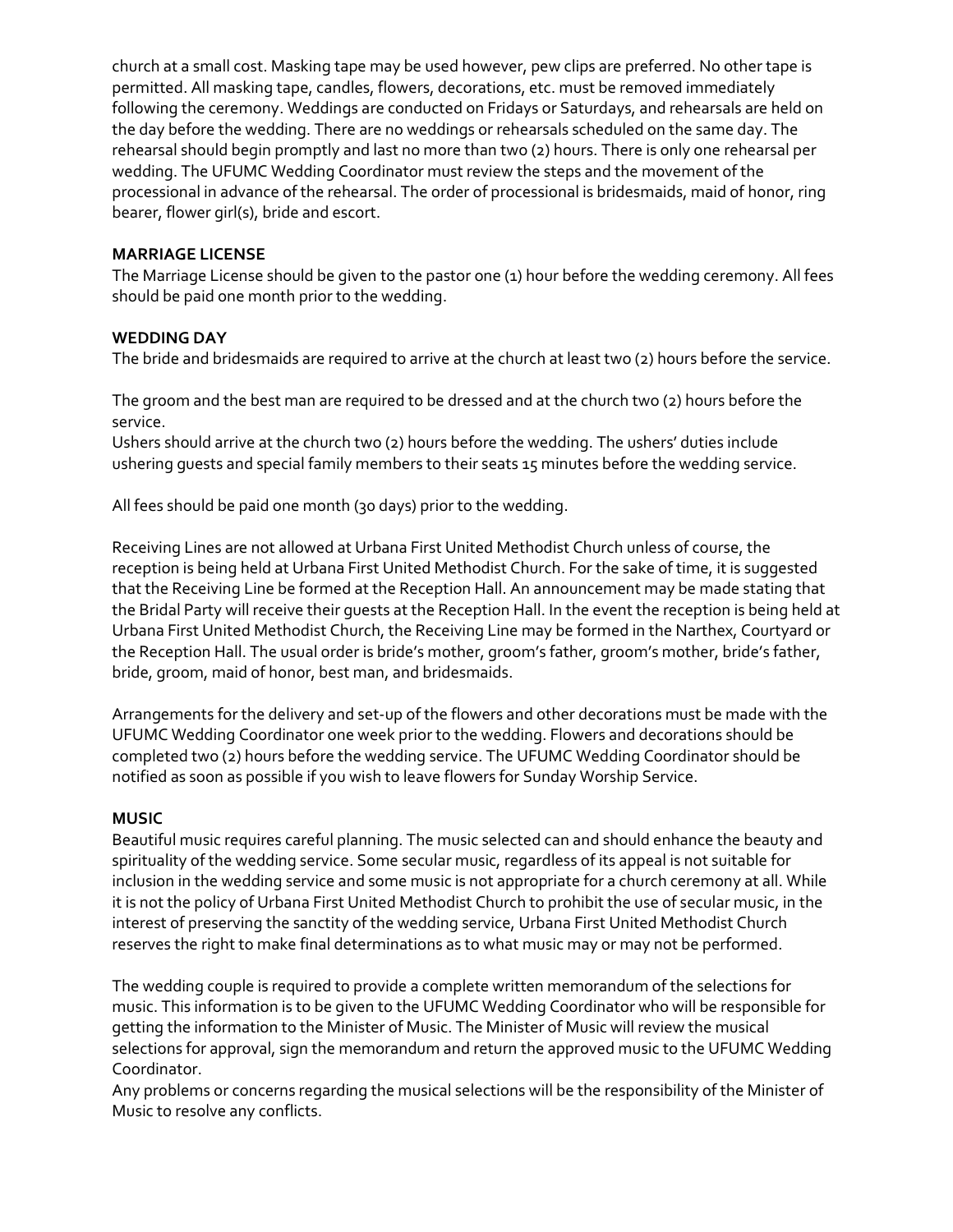The Minister of Music is available to assist in the selecting of appropriate music, procuring a musician and/or soloist. The wedding couple is welcome to use the instruments in the Sanctuary such as, a Concert Grand Piano, Digital Organ but should the services of an outside musician, not on the Urbana First United Methodist Church staff, be selected, the wedding couple will be held liable for any damages to these instruments. Instruments in the Sanctuary may not be moved without written consent of the Minister of Music. Compensation for selected musicians and/or soloists is to be negotiated between the couple planning the wedding and the artist. Urbana First United Methodist Church retains no interest in and assumes no responsibility for the agreed to arrangements.

The Minister of Music prefers that live music and/or musicians are used whenever possible. In the event that recorded music is to be used the following guidelines must be observed:

1. Pre-nuptial music must be on a single Compact Disc (also known as a CD) and submitted to the Minister of Music in writing. This CD is to be given to the Audio/Visual Technician in the Sound Booth at the time of rehearsal. The CD will be returned to the wedding couple immediately following the wedding ceremony.

2. Any accompanying CDs and/or tracks must be clearly marked with each song to be performed on a separate CD. Make sure that the song starts at the beginning of the CD.

3. If plans are to use a recorded song for the professional, record the song at least twice on the same CD in the event that the song ends before the professional is complete. This assures the song will begin a second time immediately.

4. Only the personnel of Urbana First United Methodist Church's Communications Ministry is permitted in the Sound Board area or allowed to operate the sound equipment.

5. The soloist singing at the wedding ceremony is required to be present at the rehearsal.

6. All CDs to be used in the wedding ceremony must be clearly marked, brought to rehearsal and left with Audio/Visual Technician. The CDs will be returned immediately following the wedding ceremony. While it is not necessary for the soloist, singing to a track, to attend the rehearsal, the Audio/Visual

Technician should be informed of special needs with regards to microphones, etc. required at the wedding. Any questions or concerns related to the music should be referred to the Minister of Music.

#### **PROCESSIONAL AND RECESSIONALS**

Although the traditional processional and recessional are preferred at Urbana First United Methodist Church, many other pieces of sacred music are suitable for this purpose.

#### **SOLOS**

Urbana First United Methodist Church soloists are available for weddings or outside soloists may be used. All soloists and musicians are to be present at the wedding rehearsal. Fees should be arranged with the soloist and the Minister of Music. This fee should be paid by the prospective marriage couple. The vocal music selected for the wedding should be a suitable hymn whether sung by the soloist or the congregation. The Minister of Music is available for suggestions regarding the appropriate music selection(s).

## **REHEARSAL**

The rehearsal is an important part of the wedding. Wedding rehearsals should be conducted one day before the wedding and start between the hours of six and seven in the evening for no more than two (2) hours. There are no weddings or rehearsals scheduled on the same day. The wedding rehearsal should begin on time. Those attending the rehearsal should include: the bridal couple, attendants, soloists (if unfamiliar with the church), guest musicians, parents taking part in the service and the ushers.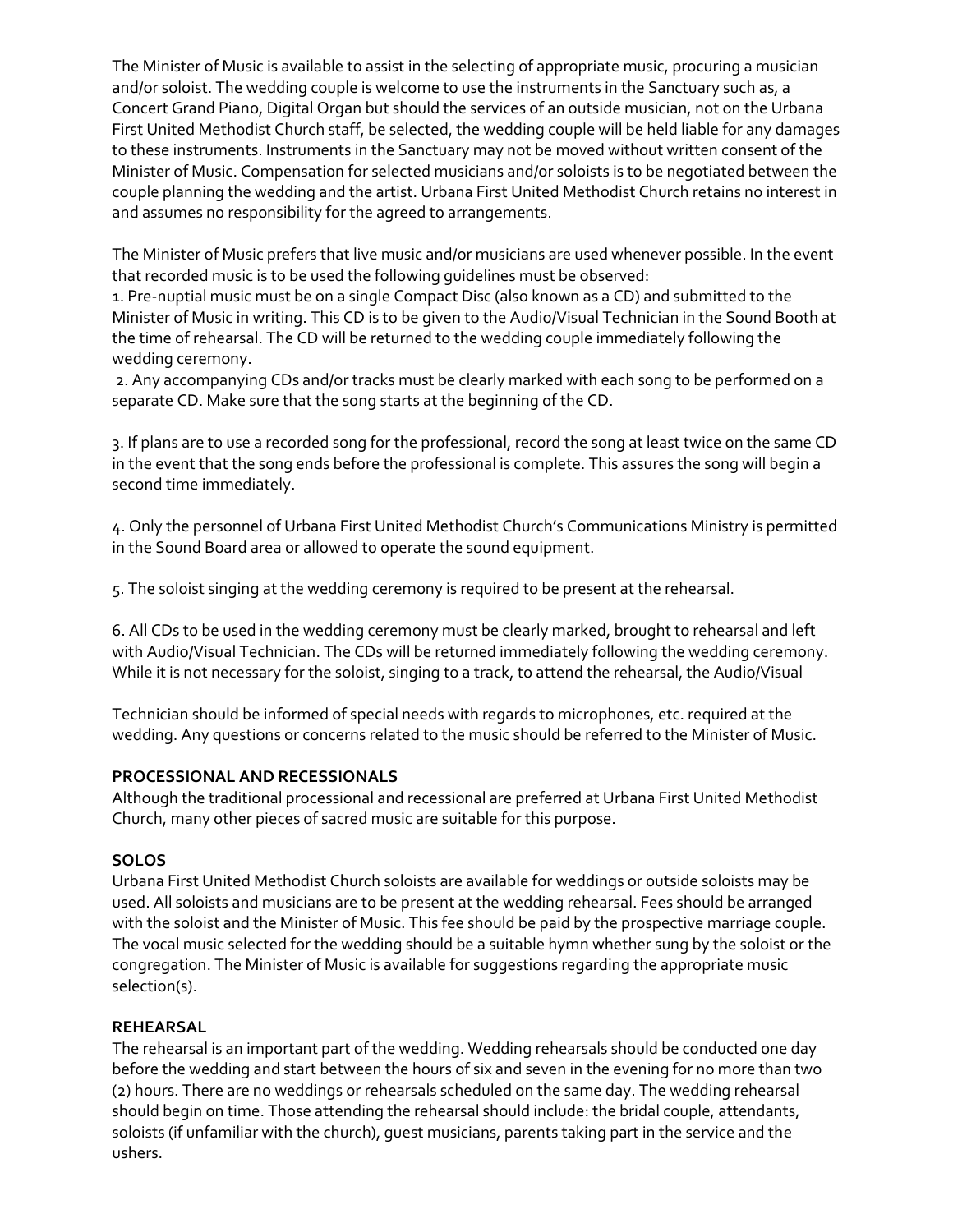In the event, the rehearsal exceeds the normal two (2) hours, the individual(s) who signed the contract will be charged an additional  $$50$  for each half hour (1/2) beyond the agreed rehearsal time. This amount is to be paid at the time of the rehearsal.

## **FEE STRUCTURE**

Reserving the wedding date on the church calendar requires a security deposit of \$200 for Sanctuary weddings and \$100 for small Chapel and Courtyard weddings at the time of the reservation. The entire wedding balance must be paid one month (30 days) prior to the wedding.

Additional fees are as follows: Use of STEPS in front of pulpit………….....…\$ 25.00 REMOVAL and RETURN of pulpit chairs……\$ 25.00 Only members of the BOARD OF TRUSTEES are authorized to move the podium. All other fees for selected services i.e., Clergy Honorarium, Organist, Soloist, Assisting Musicians, Premarital Preparation and Food Catering Services are to be negotiated between the couple and the individual(s) or company preparing the meal.

## **LATE FEES**

A  $$50.00$  charge will be assessed for every half hour (1/2) late in starting the wedding.

## **FRIENDLY REMINDERS**

- 1. Contact the church immediately following your engagement.
- 2. Reserve the date with the Communications Director by paying the \$200 security deposit. The wedding date can only be finalized after your consultation with the pastor officiating your wedding.
- 3. Schedule rehearsal date and time.
- 4. Consult with the officiating pastor the order and content of the wedding ceremony.
- 5. Consult with the Urbana First United Methodist Church Minister of Music to arrange for any musical services and make your selections for music.
- 6. Notify all vendors regarding the rules and regulations of Urbana First United Methodist Church.
- 7. Pay all fees one month (30 days) prior to the wedding.
- 8. The bridal party's wedding coordinator, decorator and the caterer should visit the church facilities one month (30 days) prior to the wedding.
- 9. Please assure that the wedding begins promptly at the scheduled time.
- 10. For every half hour (1/2) late, a \$50.00 charge will be assessed.
- 11. Please observe proper behavior and care in relation to the church property.
- 12. CONGRATULATIONS on your happy day!

## **FREQUENTLY ASKED QUESTIONS ABOUT WEDDINGS AT URBANA FIRST**

*1) What rooms in the church are available to the Wedding Party to get dressed?*

For weddings held in the Sanctuary, the UFUMC Wedding Coordinator will designate a dressing room for the bride and her attendants as well as a dressing room for the groom, groomsmen and ushers. The available rooms are assigned and explained in detail at the time of the contract signing as well as the church having the right to change the location of the rooms, if warranted.

No other facility accompanying CLASS ROOMS OR AREAS are to be used for any weddings at Urbana First United Methodist Church without the expressed, written consent of UFUMC.

For weddings held in the Small Chapel and/ or the Courtyard, no other services are included in this Wedding Packet..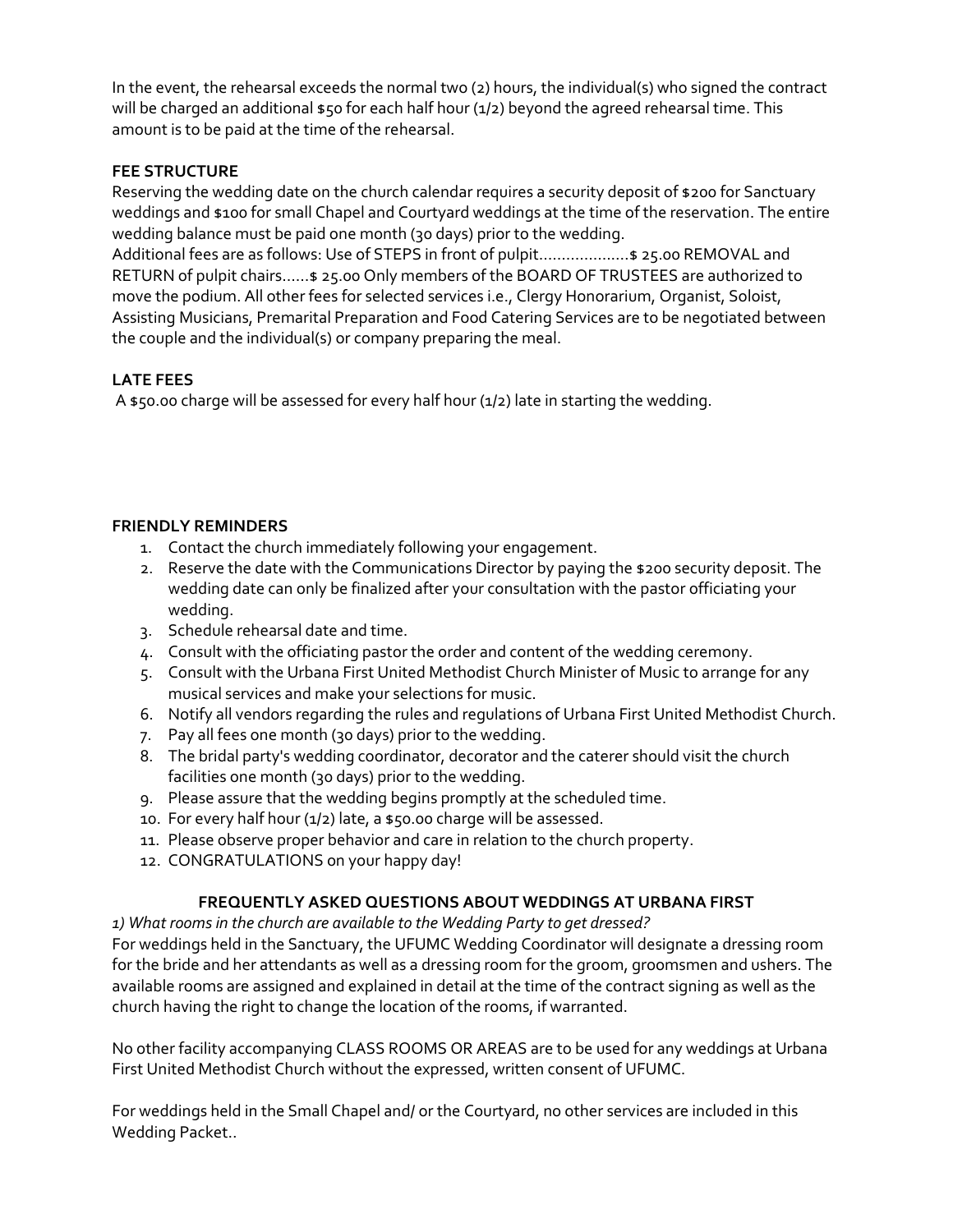#### *2) Can we move furniture, podium, chairs or plants on the pulpit?*

No. Urbana First United Methodist Church's Sanctuary, Small Chapel, Courtyard and its facility accompanying conference rooms are rented on an "as is" basis. UFUMC provides for the care and maintenance of the entire building and guarantee its condition on the day of rental. Applicants may not undertake advance interior house cleaning or moving of any furniture, fixtures, podium, chairs, sofas, plants or equipment.

Applicants may not undertake physical alterations to the facility without the expressed, written consent of UFUMC.

#### *3) What should I bring to rehearsal?*

For weddings held in the Sanctuary, the wedding couple is required to bring three (3) copies of the program and music CDs on the day of rehearsal of Sanctuary weddings, if warranted, and any other items pertaining to the wedding such as guest book, gift box, ring bearer pillow, runner, and decorations. The Marriage License should be given to the pastor one hour before the wedding ceremony.

For weddings held in the Small Chapel and/ or the Courtyard, the wedding couple should consult the minister participating in the ceremony as to the items required on the day of the wedding ceremony.

#### *4) Will we allowed to have a wedding rehearsal?'*

For weddings held in the Sanctuary, a wedding rehearsal is part of the wedding. Wedding rehearsals are conducted one day before the wedding and start between the hours of six and seven in the evening for no more than two (2) hours. There are no weddings or rehearsals scheduled on the same day and there is only one rehearsal per wedding. The wedding rehearsal should begin on time. Those attending the wedding rehearsal should include: the bridal couple, attendants, soloists (if unfamiliar with the church), guest musicians, parents taking part in the service and the ushers.

In the event, the rehearsal exceeds the normal 2 hours allotted time, the individual (s) who signed the contract, will be charged an additional  $$50$  for each half hour (1/2) beyond the agreed rehearsal time. This amount is to be paid at the rehearsal. For weddings held in the Small Chapel and Courtyard, a wedding rehearsal is NOT offered in this Wedding Packet.

#### *5) Will we be allowed to form a Receiving Line at the church?*

No. Receiving Lines are not allowed at Urbana First United Methodist Church unless of course, the reception is being held at Urbana First United Methodist Church. For the sake of time, it is suggested that the Receiving Line be formed as the Reception Hall. An announcement may be made stating that the Bridal Party will receive their guests at the reception.

For weddings held in the Sanctuary, the Wedding Party can take pictures in the Sanctuary for no more than one hour after the wedding.

For weddings held in the Small Allerton Chapel and/ or the Courtyard, the Wedding Party can take pictures in the Small Chapel and/or Courtyard for no more than one hour after the wedding.

#### *6) Does the church have a Wedding Planner or Wedding Coordinator?*

For weddings held in the Sanctuary, Urbana First United Methodist Church has both a Wedding Coordinator and Event Coordinator. The role of the Wedding Coordinator is to serve as an ongoing single point of contact for the bride, consultants, vendors and the UFUMC clergy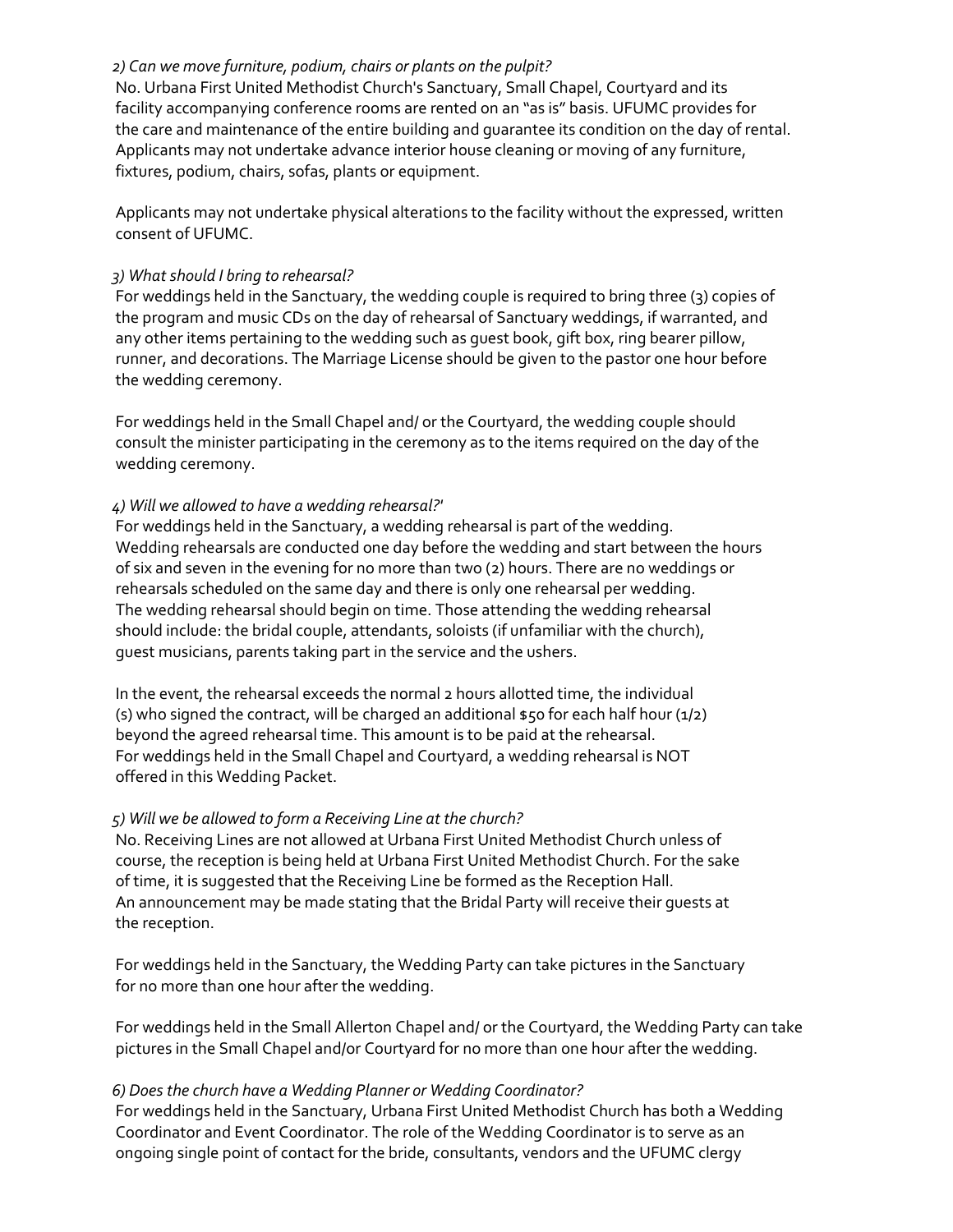and staff. The role of the Event Coordinator is to assist the Wedding Coordinator. In instances whereas the Wedding Party has a Wedding Planner or Wedding Coordinator, he/she MUST speak first with the UFUMC Wedding Coordinator prior to rehearsal. If the Wedding Party does not have a Wedding Coordinator, the UFUMC Wedding Coordinator will help organize your BIG DAY.

#### *For weddings held in the Small Chapel and/ or the Courtyard, services of the Wedding and/or Event Coordinators are not included in this Wedding Packet.*

#### *7) What if we need help on the day of the Wedding Ceremony?*

For weddings held in the Sanctuary, on the day of the Wedding Ceremony, ONLY the UFUMC Wedding Coordinator and the bride's Wedding Planner or Wedding Coordinator are allowed to give directions to the bridal party. No other church members, family or friends should be directing the Wedding Ceremony.

For weddings held in the Small Chapel and/ or the Courtyard, services of the UFUMC Wedding and/or Event Coordinators are not included in this Wedding Packet. The bride's Wedding Planner or Wedding Coordinator can give directions to the bridal party.

#### *8) What if a family member or bridal party attendant wish to make a change or suggestion for change on the day of the Wedding Ceremony?*

For weddings held in the Sanctuary, absolutely NO last minute changes are allowed to the agreement of the contract on the day of the Wedding Ceremony unless discussed and agreed to prior to the wedding rehearsal.

For weddings held in the Small Chapel and/ or the Courtyard, only those changes are allowed that does not involve the services of UFUMC.

*9) Who will be allowed in the dressing areas on the day of the Wedding Ceremony?* For weddings held in the Sanctuary , only members of the wedding party will be allowed in the dressing area on the day of the Wedding Ceremony such as the mother of the bride, mother of the groom, grandmothers, bridesmaids, groomsmen, flower girl(s), ring bearer(s), father of the bride, father of the groom, Wedding Planner and/or the Wedding Coordinator.

#### **ABSOLUTELY NO GUESTS WILL BE ALLOWED IN THE DRESSING AREAS.**

#### *10) Are we allowed to bring light refreshments to the church on the day of the Wedding Ceremony?*

For weddings held in the Sanctuary, light refreshments are allowed such as water, snacks, fruit and lunchables. At conclusion of the event, all areas used must be same-day cleaned and must be free of debris.

The Applicant (Renter) is allowed to bring in outside food for their event. However, the renter is not allowed to use the UFUMC commercial kitchen. Individuals using the UFUMC commercial kitchen for any purpose such as storing, serving, and/or preparing food will be assessed a rental fee of \$200. The \$200 rental fee allows the Applicant to use the small refrigerator, counters, and ovens only.

For weddings held in the Small Chapel and/ or the Courtyard, light refreshments are not allowed at UFUMC.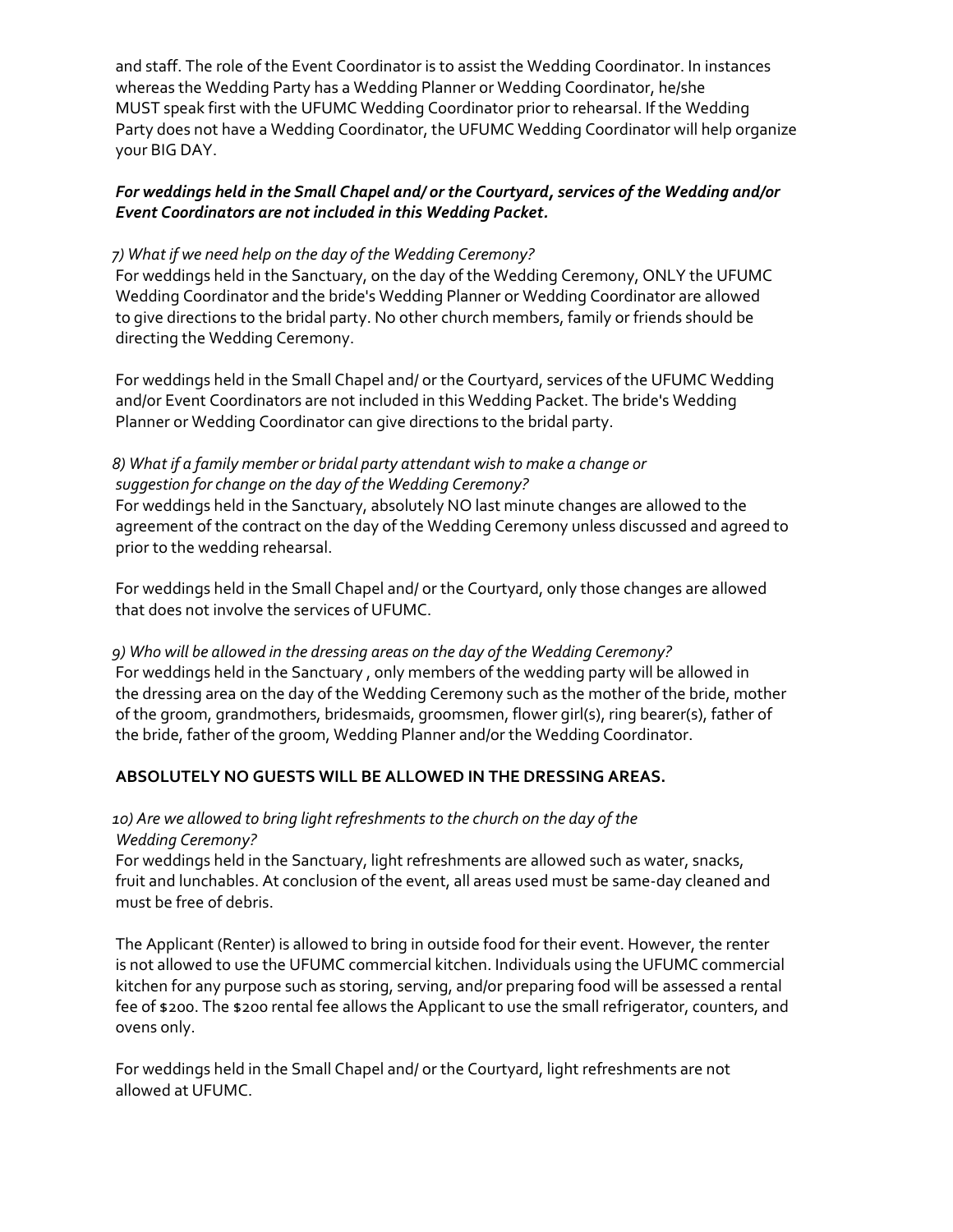## **AGREEMENT CONTRACT**

Wedding Package & Services Included for Selected Wedding Ceremony Locations

#### **Rental Costs for Members to Be Married at UFUMC**

#### *SANCTUARY Wedding Includes:*

- Library for Bride & Bridesmaids
- Room for Groom, Groomsmen, & Ushers
- Parlor for Guest Minister only
- Candelabra, Unity Candle, & Kneeling Bench
- Services of the Audio Technician, Custodian, Security, and Wedding Coordinator

2 Hour Minimum for the Rehearsal Day and 2 Hour Minimum for the Wedding Day …………………… \$500

#### *SMALL CHAPEL Wedding:*

|--|--|--|

#### *COURTYARD Wedding:*

#### **Rental Costs for Non-Members to Be Married at UFUMC**

#### *SANCTUARY Wedding Includes:*

- Library for Bride & Bridesmaids
- Room for Groom, Groomsmen, & Ushers
- Parlor for Guest Minister only
- Candelabra, Unity Candle, & Kneeling Bench
- Services of the Audio Technician, Custodian, Security, and Wedding Coordinator

2 Hour Minimum for the Rehearsal Day and 2 Hour Minimum for the Wedding Day …………………… \$700

## *SMALL CHAPEL Wedding:* 2 Hour Minimum for the Wedding Day ………………………................................................................. \$200

#### *COURTYARD Wedding:*

South West Corner of the Church – 2 Hour Minimum for the Wedding Day ..............................…… \$450

## **Cost of Out Of Town Weddings**

#### **Travel:** \$.54 / mile

**Clergy Fees:** \$300.00 (Make Check Payable to the Pastor)

**Note:** Flight, meals, and two nights hotel accommodations may be necessary if the pastor is asked to travel over 100 miles. Couples are to assume all arrangements and payments for the Pastor doing the wedding. If over 100 miles, the couple will be expected to cover the cost of a one-trip ticket for the pastor to their location.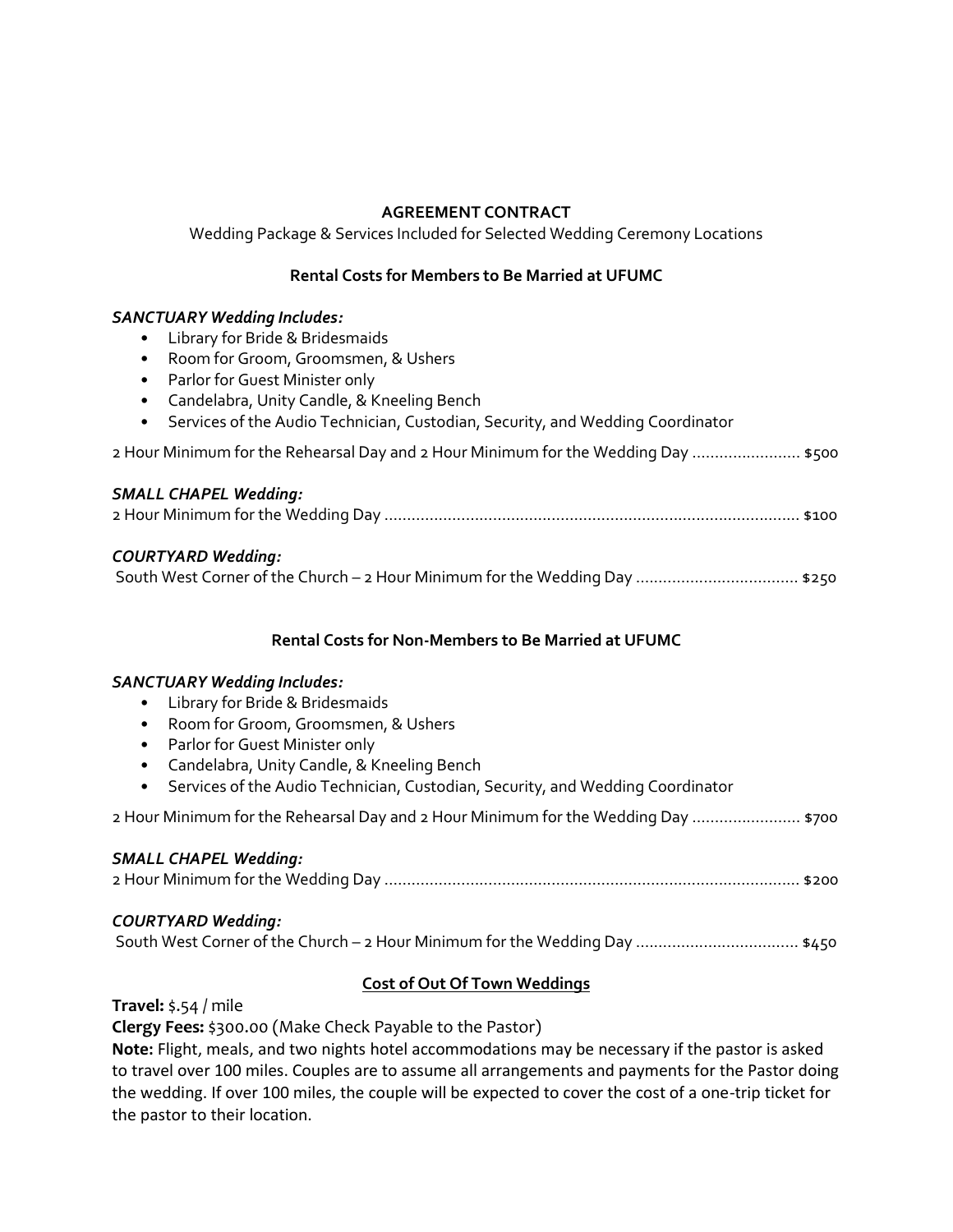- 1) **ENTIRE AGREEMENT:** This agreement contains the understanding between URBANA FIRST UNITED METHODIST CHURCH hereafter known as UFUMC and the APPLICANT. It supersedes all prior and simultaneous agreements between the parties. The only way to change or add to this agreement is to do so in writing, and providing the document is signed by all the relevant parties.
- 2) **RESERVATION:** Upon your signature, UFUMC will reserve the time and date agreed upon, and will not make other reservations for that time and date. For this reason, the reservation security deposit is non-refundable, even if the date is changed or the wedding cancelled for any reason. The security deposit is applied towards the contracted rental fee wedding package. The Applicant understands and agrees that the entire amount owed for the Wedding Ceremony Package described in this contract is due one month before the agreed to date and time of the Wedding Ceremony.
- 3) **SECURITY DEPOSIT & PAYMENT OF FEES:** The Applicant shall pay the required amount to UFUMC as a security deposit to (1) reserve UFUMC on the agreed date and time, and (2) to provide a guaranty against loss, damage, or breakage resulting from actions of the Applicant or the Applicant's agents, employees, or guests. The total cost of any loss, repair, or replacement will be assumed by the Applicant. The security deposit is non-refundable should the event be cancelled for any reason within 30 days of the reserved date. The security deposit is \$200 for a Sanctuary wedding ceremony rental and \$100 for Small Chapel and Courtyard wedding ceremony rentals. This deposit is applicable to the TOTAL COST of the function and is NONREFUNDABLE upon cancellation.
	- The security deposit must be paid in full at the time of the rental agreement reservation. The total rental fee must be paid one month (30 days) prior to the date of the rental.
- 4) **FACILITY USE AND RESTRICTIONS**: The Sanctuary, Small Chapel, Courtyard and its accompanying conference rooms are rented on an "as is" basis. UFUMC provides for the care and maintenance of the buildings and guarantees its condition on the day of rental. Applicants may not undertake advance interior house cleaning or moving of furniture or fixtures and/or equipment. Applicants may not undertake physical alterations to the facility without the expressed, written consent of UFUMC.
	- a) NO SMOKING is allowed inside or outside of the immediate area of UFUMC.
	- b)NO bird seed, rice, or any other type confetti may be thrown inside or outside of the building.
	- c) NO amplified music may be located or played outside of the building without the permission of UFUMC.
	- d)NO moving or re-arrangement of UFUMC furniture, equipment, or interior decorations by the Applicant.
	- e) NO balloons, lighted candles, fires, or flames of any type permitted inside or outside of the building.
	- f) NO use of nails on walls, adhesive tape on wallpapered surfaces and/or furniture, and decorating wires on wood surfaces. Only the use of masking tape is permissible.
	- g)ALL EVENING rental activity must be completed no later than 9:00 pm. In the event of rental agreements exceeding 9:00 pm, the complete security deposit will be used to cover all related costs to UFUMC.
	- h)NO alcoholic beverages are allowed on the church premises. UFUMC does allow the use of champagne and/or wine only.
- 5) **FOOD & BEVERAGES:** All food and beverages are to be confined to the rental areas. UFUMC does provide for food and beverage services. Any catering service required by the Applicant must be provided by the professional caterers approved by UFUMC. No outside catering service is allowed at UFUMC without proper licenses..
- 6) **CANCELLATION:** In the event that the Applicant cancels the contracted services for the Wedding Ceremony outlined in this contract before the wedding ceremony takes place, the deposit will be forfeit. UFUMC agrees to refund all other additional paid money to the Applicant.
- 7) **2-HOUR WINDOW:** The bride and groom agree to a 2-hour window of time before the commencement of the wedding ceremony and a 60 minute time frame after the ceremony. The 60 minutes following the ceremony allows for group photographs. UFUMC shall not be held liable for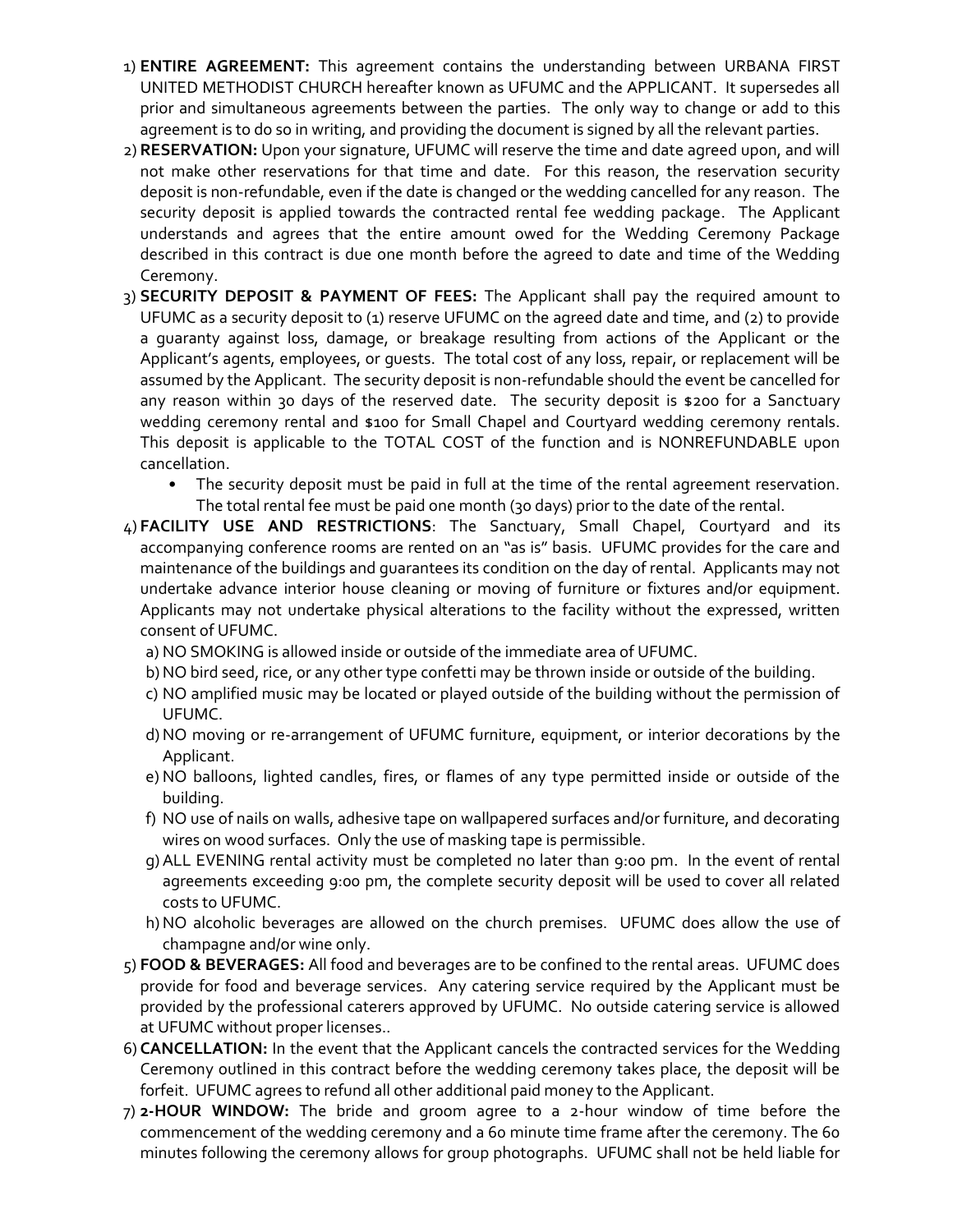failure to take desired photographs if either the bride's or groom's late arrival, for any reason, prevents this 60-minute window from occurring.

The Applicant and it guests must exit the facility by the ending time of this agreement. To make certain the facility is vacated by the ending time, the Applicant should end the event 1/2 hour before the end time to allow for cleanup, guests to exit, and assure the ceremony is ended on the agreed ending time.

Any charges incurred due to the premises not vacated at the agreed upon time will be the responsibility of the Applicant. The total charge will be assumed by the Applicant and deducted from the Applicant's initial security deposit.

- 8) **CLEANING GUIDELINES**: All trash must be bagged, removed, and placed in the UFUMC outdoor trash containers. All areas used must be same-day cleaned at the conclusion of event and must be free of debris. Failure to use reasonable care in the use of the UFUMC facility and failure to clean up in a satisfactory manner will result in a cleaning charge. Any loss, damage, or breakage resulting from actions of the Applicant or the Applicant's agents, employees, or guests will be deducted from the Applicants' security deposit plus any additional charges will be assumed by the Applicant. The amount will be determined by the UFUMC Board of Trustees and/or the Pastor based on costs of cleanup and/or repairs.
- 9) **METHOD OF PAYMENT**: UFUMC will only accept payment by Cashier's Check, Money Order, or Personal Check. No other form of payment will be accepted. UFUMC cannot accept cash. Cashier's Check, Money Order, and/or Personal Checks must be made payable to Urbana First United Methodist Church. UFUMC will not accept payment for services performed by individuals such as Clergy Honorarium, Organist, Soloist, Assisting Musicians, Premarital Preparation, Food Catering Services, etc.
- 10) **RENTAL COSTS:** The security deposit of \$200 paid in full at the time of the rental agreement reservation is applicable to the TOTAL COST of the function and NON-REFUNDABLE upon cancellation.

The balance of the total rental fee must be paid one month (30 days) prior to the date of the rental. Failure to pay the balance at least 30 days prior to the event will result in a \$5 per day late fee deducted from your deposit. If the complete balance is not paid in full 10 days prior to the event, UFUMC may terminate this contract and the Applicant shall forfeit the initial deposit. If the event is cancelled within 30 days of the scheduled event and not rented by UFUMC to another party, Applicant's security deposit is forfeited.

- 11) **AUDIO/VISUAL TAPING/EQUIPMENT:** The rental fees for Audio/Visual Equipment are established for increments of four (4) hours use and are subject to change. Please contact our Audio Technician for more information.
- 12) **AGREEMENT TO HOLD HARMLESS:** The herein named Applicant agrees that the relationship between the Applicant/renter and UFUMC is limited to that of facility use only. The Applicant/renter agrees to indemnify and hold harmless UFUMC from any and all claims of third parties which may heretofore or hereafter arise, known or unknown, related in any way to this Agreement, including but not limited to, injuries arising from the use of the facility during the duration of this Agreement.

By signing below, I (we) acknowledge that URBANA FIRST UNITED METHODIST CHURCH is a Christian facility serving the people of God. Therefore, all individuals using the facility must dress appropriately, conduct themselves and use language in accordance with the highest of Christian behavior and standards. I (we) further recognize that the property is located within a residential community and that I (we) will be respectful of the residents' rights not to be disturbed by my (our) event and will insure proper decorum of those in attendance. I (we) acknowledge that I am (we are) aware of the provisions of this Agreement, agree to abide by them, and understand that failure to comply will constitute a breach of contract and can result in its immediate termination.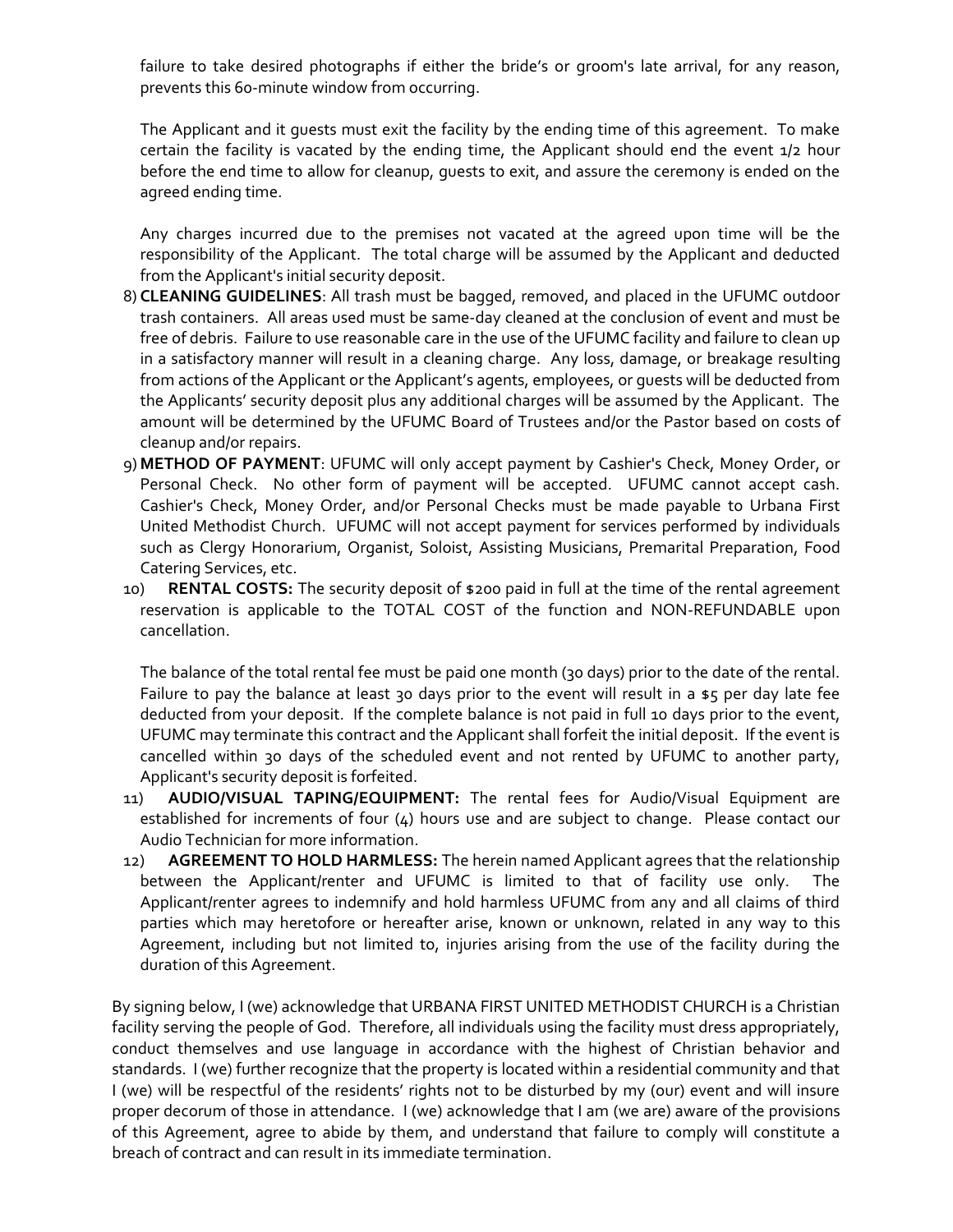| Applicant (s): | Date: |
|----------------|-------|
|                | Date: |

| <b>FOR OFFICE USE ONLY</b>                                                                                |
|-----------------------------------------------------------------------------------------------------------|
| Wedding Category: _________ Sanctuary _________ Chapel ________ Courtyard                                 |
| Member ____________________ Non-Member                                                                    |
| Request: _________ Approved by Pastor ________ Denied by Pastor                                           |
| Approved by Trustees or Trustee Rep. Senied by Trustees or Trustee Rep.                                   |
| Agreed Upon Fees:                                                                                         |
| \$ Reserve the Date/Security Deposit (\$200 – Sanctuary; \$100 – Chapel or Courtyard)                     |
| \$ Wedding Package (minus the above Security Deposit) – Due 30 days prior to event                        |
| \$ Audio/Visual Taping Equipment (separate check, please) - Due 30 days prior to event                    |
| $\sim$ TOTAL                                                                                              |
| $-\xi$ Minus applicable discount @ $\%$                                                                   |
| <b>\$</b> ADJUSTED TOTAL                                                                                  |
| Note: Cashier's Check, Money Order, or Personal Check payable to:<br>Urbana First United Methodist Church |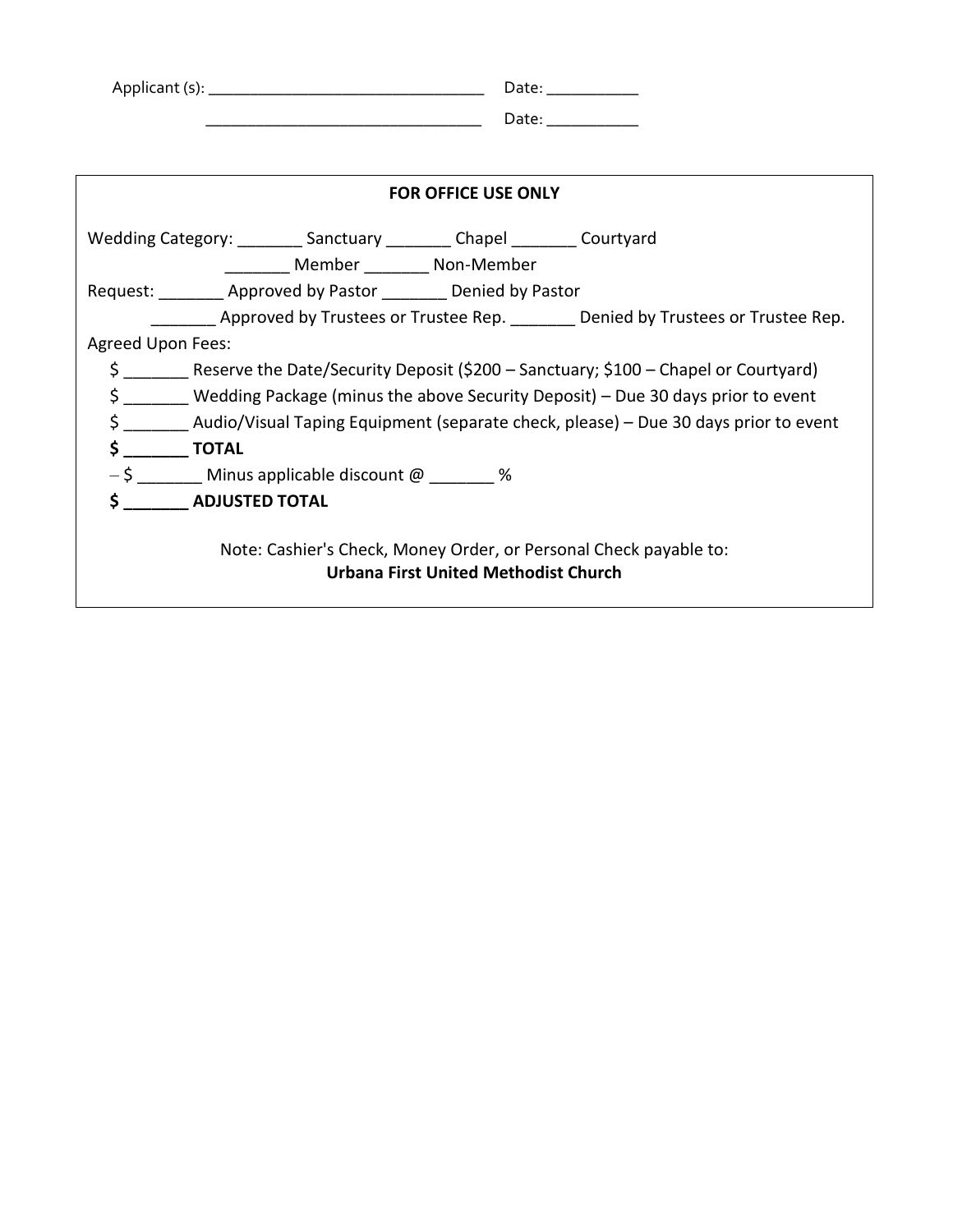| <b>Wedding Information Sheet</b><br>(Needs to be fill out as completely as possible & turned into the Church Office)                                                                                                                 |            |
|--------------------------------------------------------------------------------------------------------------------------------------------------------------------------------------------------------------------------------------|------------|
| Robertkfreeman58@gmail.com/office@fumc-urbana.org                                                                                                                                                                                    |            |
| 217-778-3581 Pastor's Cell Number / 217-367-8384 Church Phone Number                                                                                                                                                                 |            |
| C                                                                                                                                                                                                                                    |            |
| Rev. Robert K. Freeman, Directing Pastor                                                                                                                                                                                             |            |
|                                                                                                                                                                                                                                      |            |
|                                                                                                                                                                                                                                      |            |
| *All wedding and rehearsal dates are subject to confirmation with the official church calendar.<br>Approval of dates will be confirmed with the Administrative Assistant, Trustees, & the Directing<br>Pastor.                       |            |
| <b>Bride's Information:</b>                                                                                                                                                                                                          |            |
|                                                                                                                                                                                                                                      |            |
|                                                                                                                                                                                                                                      |            |
|                                                                                                                                                                                                                                      |            |
|                                                                                                                                                                                                                                      |            |
| E-Mail Address: No. 2014 19:30 Address: 2014 19:30 Address: 2014 19:30 Address: 2014 19:30 Address: 2014 19:30                                                                                                                       |            |
| <b>Groom's Information:</b>                                                                                                                                                                                                          |            |
| Full Name: <u>Andrea Barbara and Barbara and Barbara and Barbara and Barbara and Barbara and Barbara and Barbara and Barbara and Barbara and Barbara and Barbara and Barbara and Barbara and Barbara and Barbara and Barbara and</u> |            |
|                                                                                                                                                                                                                                      |            |
|                                                                                                                                                                                                                                      |            |
|                                                                                                                                                                                                                                      |            |
| E-Mail Address:                                                                                                                                                                                                                      |            |
|                                                                                                                                                                                                                                      |            |
| <b>Wedding Participants</b><br>(Please give the names of the following people.)                                                                                                                                                      |            |
| Wedding Director/Coordinator:                                                                                                                                                                                                        | Musicians: |
|                                                                                                                                                                                                                                      |            |
| Other Pastor(s) Assisting with Ceremony<br>(upon approval):                                                                                                                                                                          | Vocalists: |
|                                                                                                                                                                                                                                      |            |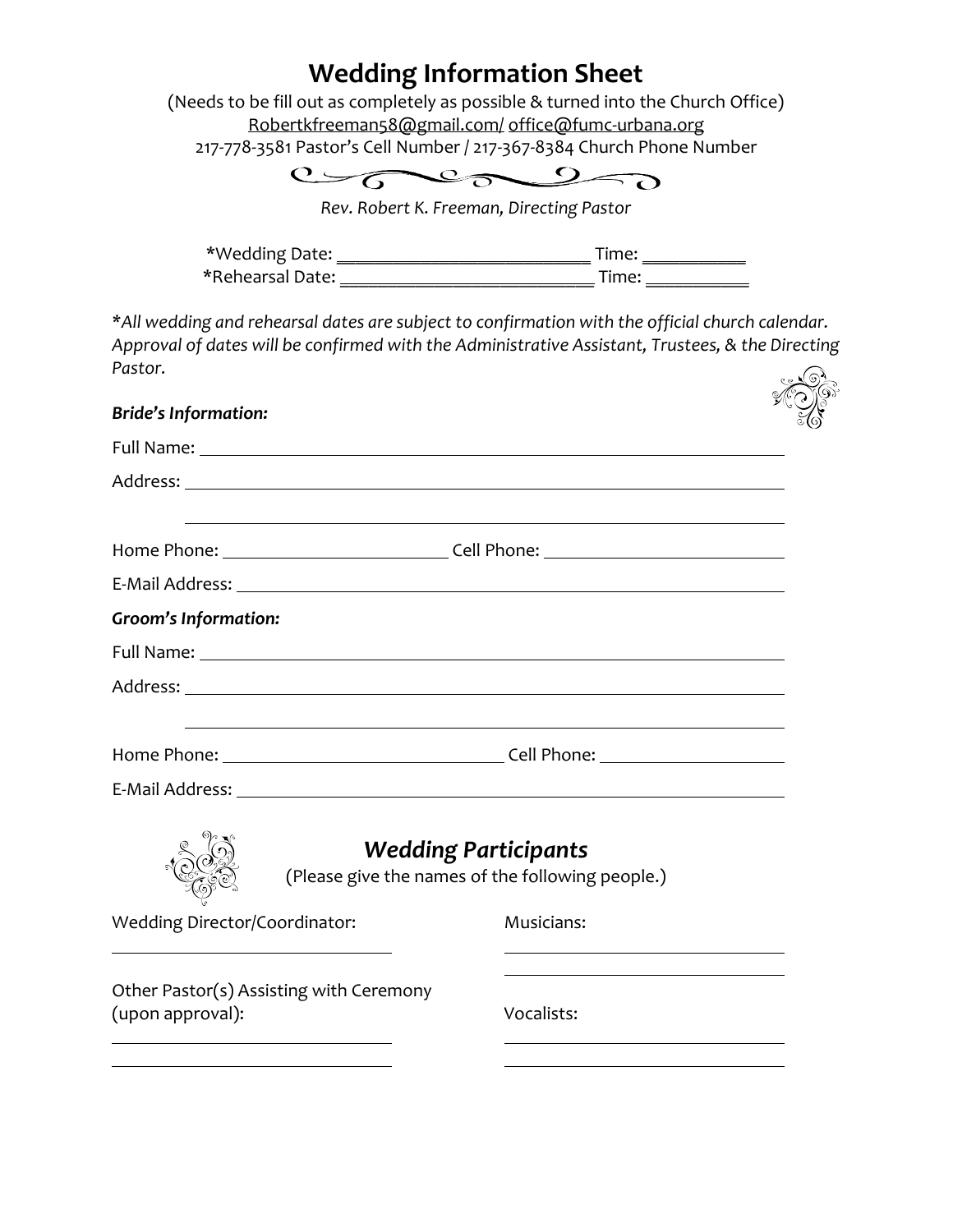## *Wedding Party*



| Maid/Matron of Honor:                                                          | ్డ<br>Best Man:               |
|--------------------------------------------------------------------------------|-------------------------------|
| Bridesmaids:                                                                   | Groomsmen:                    |
| <u> 1989 - Johann Stoff, Amerikaansk politiker (* 1958)</u><br>Flower Girl(s): | Ring Bearer(s):               |
| <b>Other Female Attendants:</b>                                                | <b>Other Male Attendants:</b> |